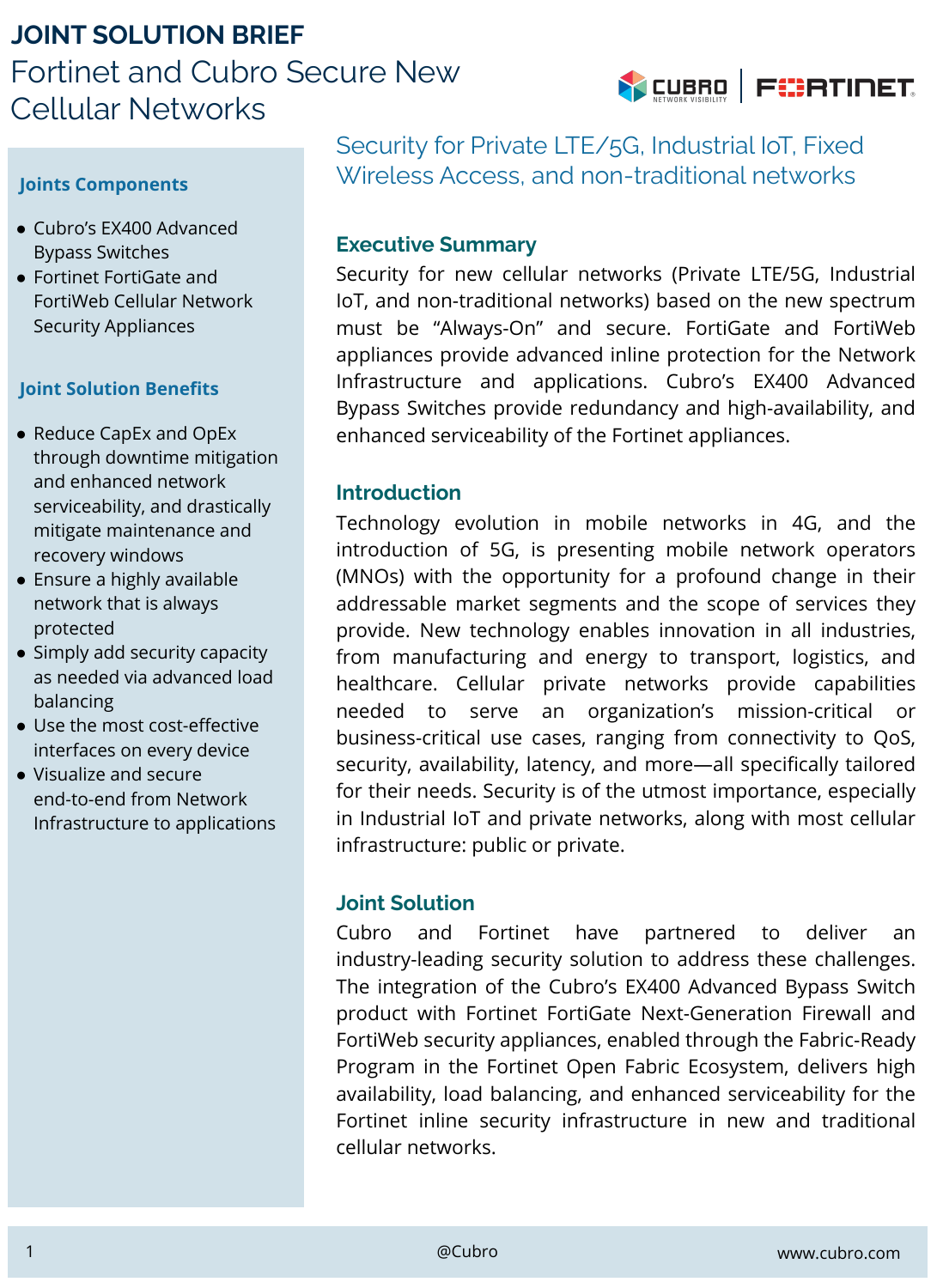# **Joint Solution Integration**

Using a configurable heartbeat function, the bypass can detect a failed NGFW or other device, and then assure that traffic flows to a backup unit. When both systems are functioning, the Cubro bypass switch load balances between them. This ensures an NGFW can be easily removed from service for upgrades, or repair without time consuming re-cabling or reconfiguration. The Cubro EX400 Advanced Bypass allows customers to add security capacity as needed, as well as decouple the network interface types and speeds from that of the security devices required.

# **Joint Solution Components**

### **Cubro EX400 Advanced Bypass Switch**

Bypass Switches can be implemented as internal (for example as part of packet broker) or external (like the Cubro EX400 Advanced Bypass Switch). An external bypass can have as much as 5X greater Mean Time Between Failure (MTBF) than a complex network device with extensive software features. Additionally, a tool with an internal bypass can fail if becomes overloaded due to a traffic burst or responding to an actual attack. The Cubro EX400 Advanced Bypass Switch reduces network CapEx and OpEx through downtime mitigation and enhanced network serviceability, and drastically mitigates maintenance and recovery windows.

### **FortiGate Next-Generation Firewall**

Fortinet NGFWs reduce cost and complexity by eliminating point products and consolidating industry-leading security capabilities. These include secure sockets layer (SSL) inspection (including TLS1.3), web filtering, and intrusion prevention (IPS) to provide full visibility and protection for any edge.

### **FortiWeb**

FortiWeb, Fortinet's Web Application Firewall, protects your business-critical web applications from attacks that target known and unknown vulnerabilities. The attack surface of your web applications evolves rapidly, changing every time you deploy new features, update existing ones, or expose new web APIs. You need a solution that can keep up. FortiWeb is that solution.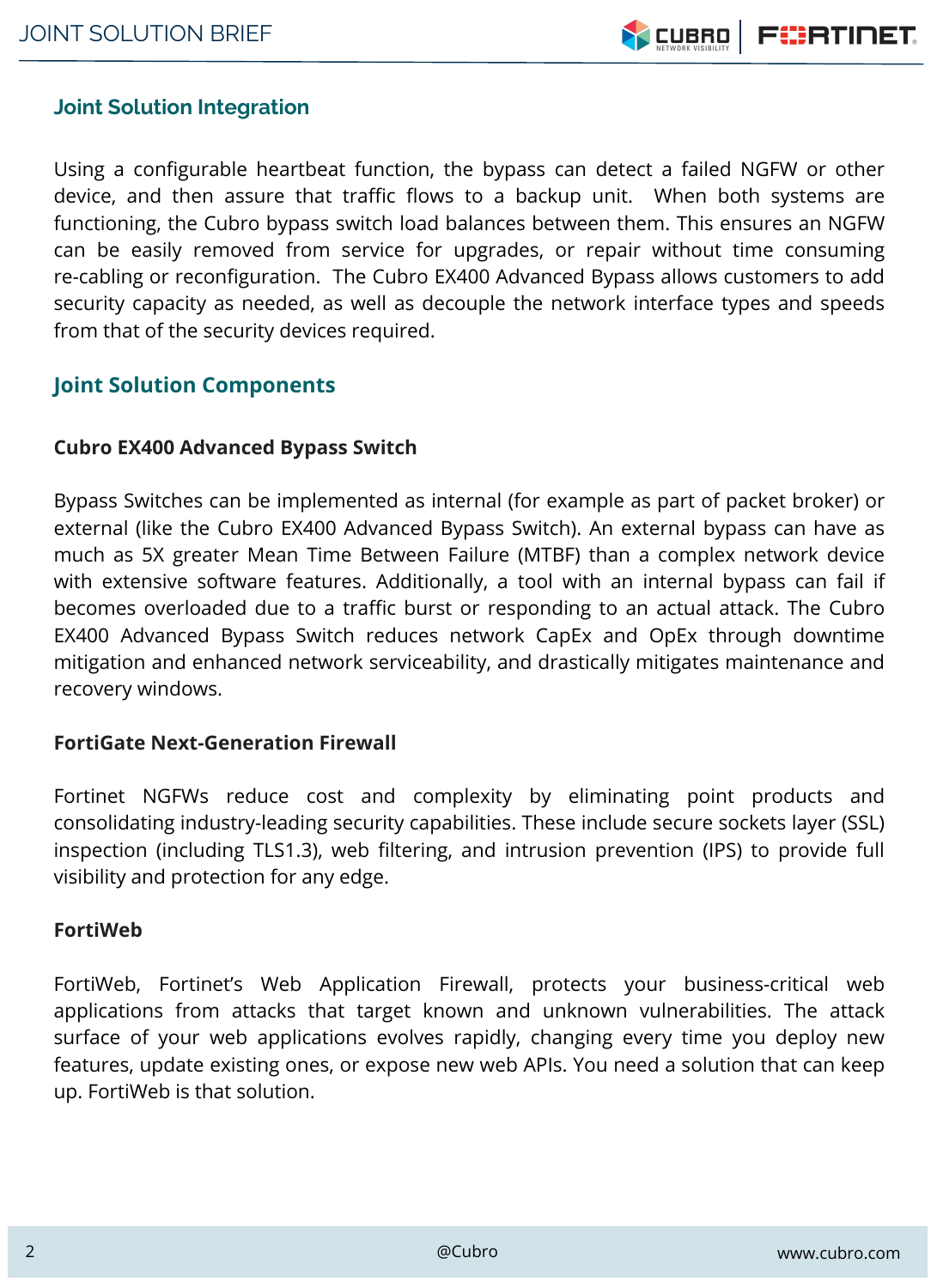

# **Use Cases**

# **Cellular Network Operator Secures Gi-LAN with FortiGate NGFW and Cubro**

A cellular network operator protects its LTE Core network from Malware, Viruses, and other Internet-based threats with FortiGate and FortiWeb appliances. Cubro Advanced Bypass switch provides load-balancing and high availability for security devices.



**For more information please visit [www.cubro.com](http://www.cubro.com) and [www.fortinet.com](http://www.fortinet.com) .**